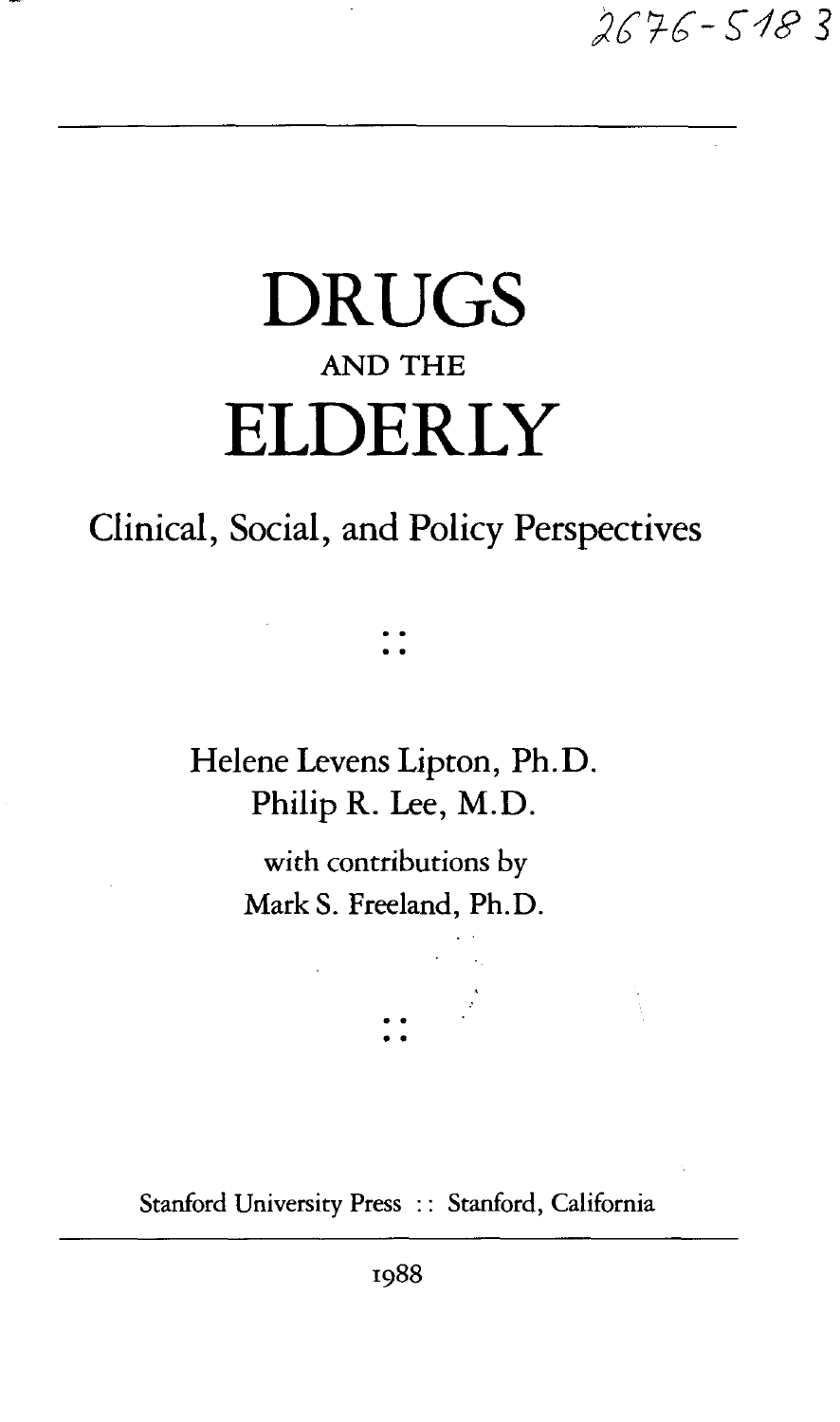### **Contents**

Foreword, by Jere E. Goyan ix Preface xiii

#### PART ON E

#### Drugs and the Aging Person

- i Drug Therapy for the Elderly: The Importance of Biological Changes with Age 3
- 2 Patterns of Geriatric Drug Use and Factors Affecting Use 20
	- 3 Geriatric Drug Misuse and Its Prevention: The Role of the Physician, the Pharmacist, and the Patient  $35$
	- 4 Inappropriate Drug Use by the Elderly: The Problem of Noncompliance and Some Potential Solutions 60

PART TWO

Drug Economics and Regulation

5 Drug Costs and the Elderly 85

6 Drug Testing, Marketing, and Surveillance: The Role of the Food and Drug Administration  $118$ 

#### PART THRE E

Sources of Drug Information for Health Professionals and Elderly Consumers

- 7 Education and Sources of Drug Information for Physicians and Pharmacists 135
	- 8 Innovative Drug Information Programs and Resources for Elderly Consumers 149